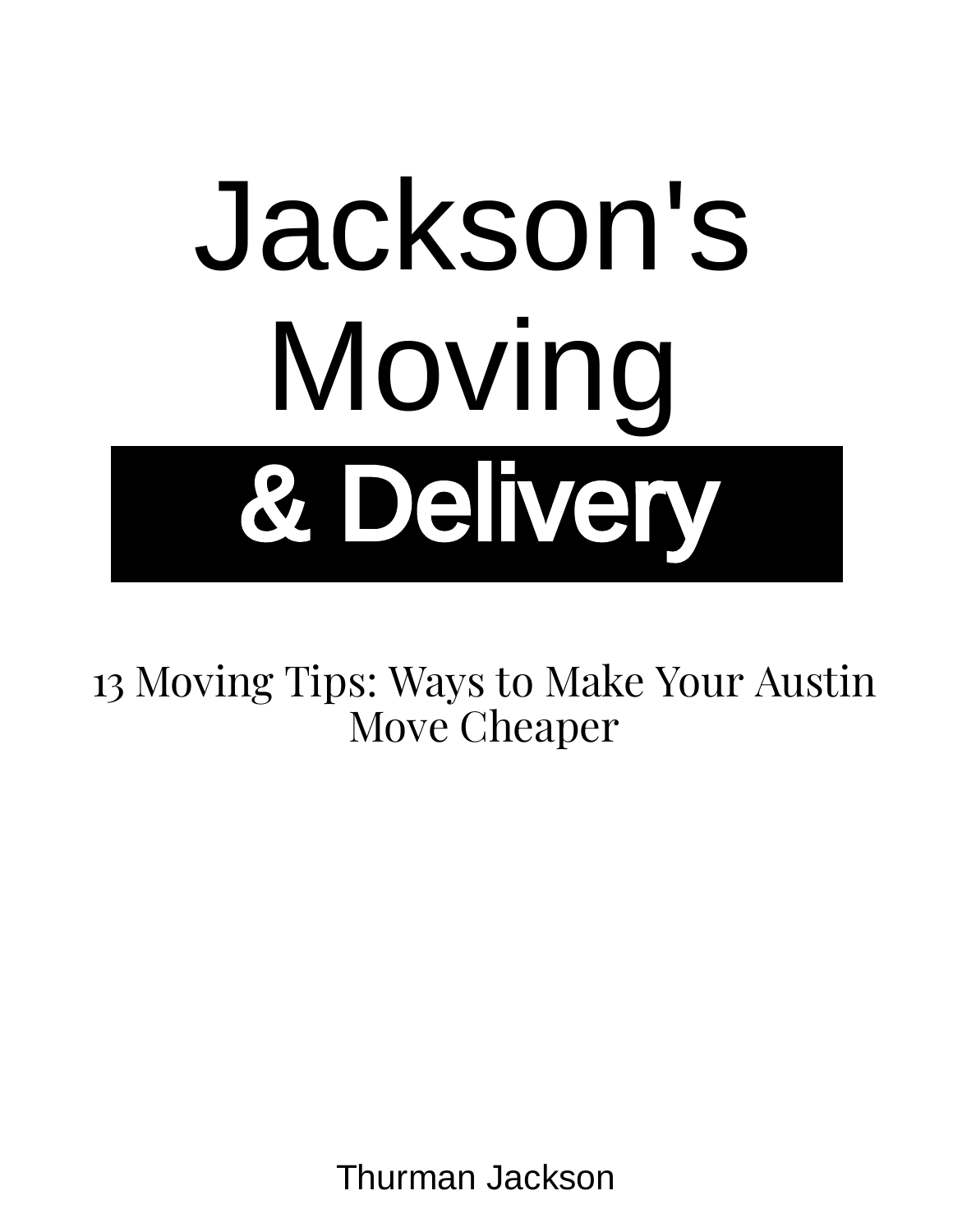You may have heard or read on numerous occasions that the entire process of moving can be a really stressful experience – an event riddled with unexpected and chaotic turns and twists that can rarely be controlled.

And to make things even more challenging than they really are, you must definitely be aware of the fact that moving all of your possessions from one home to another is also a rather expensive business to start with.

Add high moving costs to the stress of relocation and you get a dangerous combination that should be handled with much care. It is no wonder then that everyone's desperately looking for the cheapest way to move across country.

If you yourself are moving on a budget, then you either know or suspect how difficult the road ahead of you will be. But don't despair as the following 13 cheap moving tips, ideas and tricks have been designed with one single purpose in mind: to help you move for less and thus save hard earned money on your local or cross country move.

Ready to learn how to move cheaply?

#### 1. Control your moving expenses

To know how to move cheaply will prove very beneficial for you when it's time to pay up the moving bill, but the entire moving saving idea should come from the creation of a relocation budget in the first place.

A personal moving budget will help you distribute your money properly among the tasks ahead of you, and more importantly – it will alert you when a specific job requires more financial resources to be completed. This way, you will have a much better control on your spending and will be able to apply minor fixes to make sure the money you have set aside in the beginning is enough.

#### 2. Select the best time to move out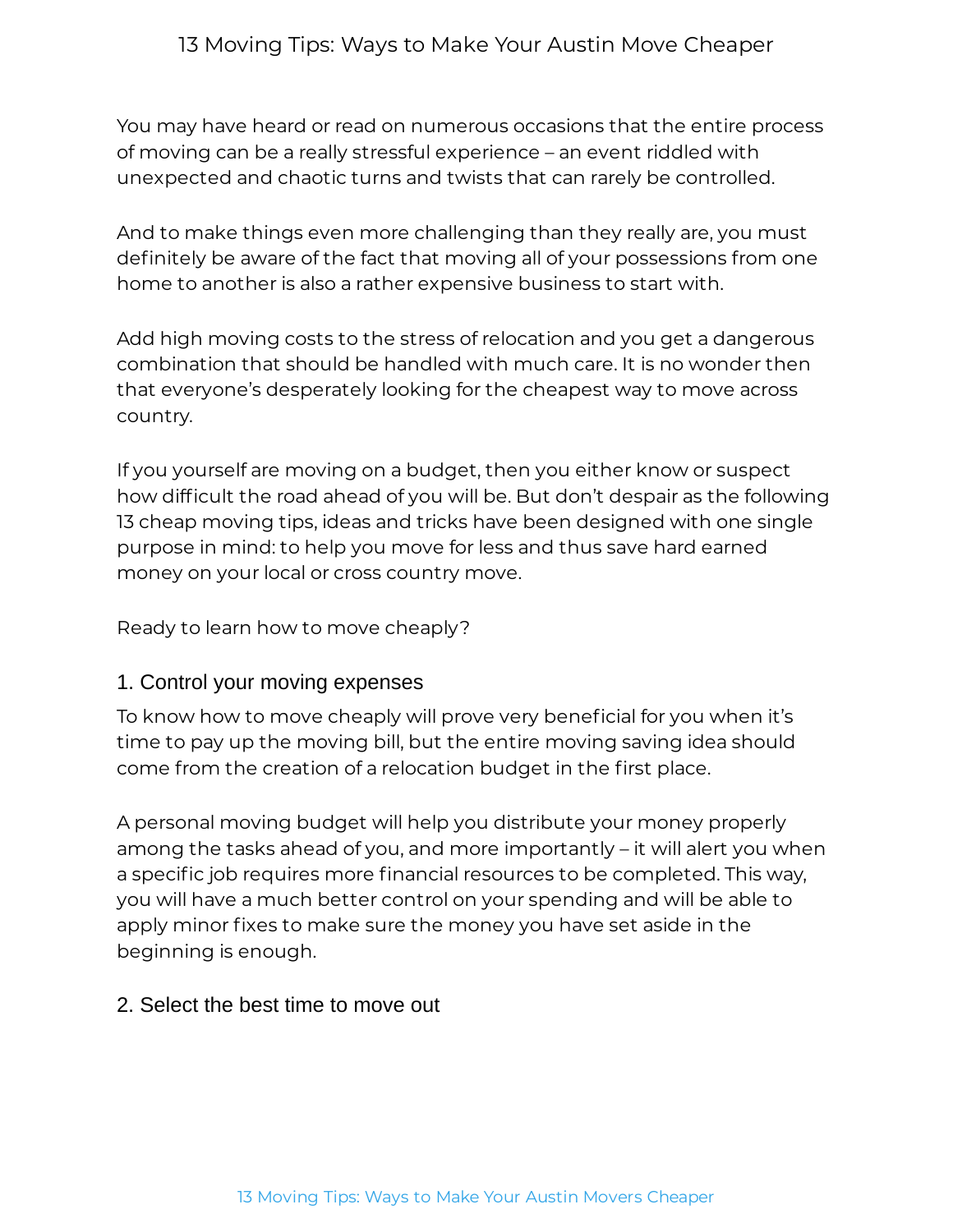If you have a certain amount of flexibility about choosing your moving date, then use that unique chance as one of your major cheap moving strategies. If you book your move very early, your mover may be willing to give you a price discount for early booking. If you select your move-out day during the off-peak moving season (September-May), you're likely to get a killer deal around 20-30% off the standard moving companies rates, or even more.

Another budget-friendly moving tip is to avoid scheduling your moving date on national holidays, weekends, and the beginning and end of a month.

#### 3. Save time to save money

How much time did you manage to save when moving?

Time is money, won't you agree? Probably the simplest cheap moving idea you can use to your advantage when moving house is to organize your time in a clever way so that you end up saving huge chunks of time. And, by freeing more time on your schedule, you'll be able to do more work or maybe even have a deserving rest period.

Create a moving calendar to fully utilize every hour of every day so that Moving day won't catch you unprepared. Consult regularly with that moving checklist of yours and in no time you'll be saving money by saving time.

### 4. Find the cheapest rates available

There are a number of good ways to move cheaply, and the cheapest way to move long distance is to find and hire the services of an affordable cross country mover. Now, it's no secret that that's much easier said than done but if you do your homework right, you can do it.

Invest some time in hunting down long distance movers with excellent reputation, request accurate price estimates from each one of them, compare the moving quotes very carefully, and go with the company that has offered the best conditions in terms of price and additional services.

### 5. Move less stuff across the country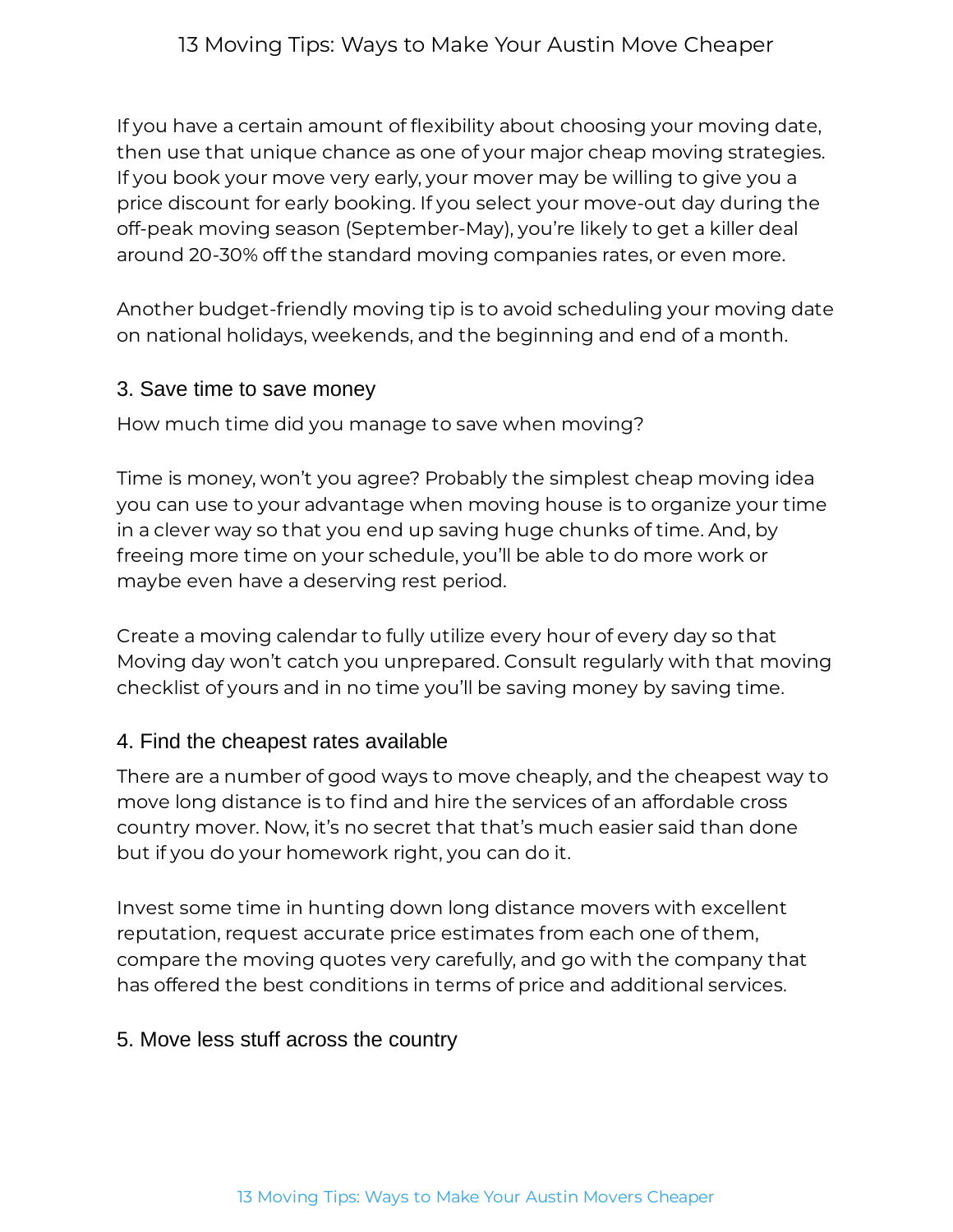Of all the tips for moving on a budget you may ever get, the best money saving advice is as clear as day: move only the things you'll use again in the near future and get rid of what's left. It's very simple, really – the overall weight of your shipment determines how much you'll pay in the end.

So, if you haven't used some items in more than a year or you have completely forgotten about their existence, why would you want to pay to ship to across country to another home? Sort out your unwanted items, declutter your home and pack only the things that make sense for you.

#### 6. Sell your unwanted items to make money

Knowing how to save money when moving house is good but knowing how to make money before moving out is even better. You just must consider turning your unwanted stuff into cash – extra money that will fuel your moving adventure to a successful end.

Once you've made up your mind what to take with you, organize a yard sale for all the things you're leaving behind. Also, you can sell those no longer needed items online through specialized websites such as eBay, Craigslist or Amazon.

Either way, use the earned money towards your moving expenses.

#### 7. Get moving boxes for free

Having free moving boxes is nice but… you know.

You may find it a bit hard to believe but your biggest single expense when packing up your home will be the cardboard boxes. The good news for you is that out of all the cheap moving tips, ideas and tricks, the one about finding free moving boxes has been actually proven to work.

You don't have to pay for your cardboard boxes, at least not for all of them. Get good second-hand cardboard containers from friends who have recently moved house or get them for the asking from local businesses which are required to recycle all the boxes they don't need anyway. Just think of all the money you'll save this way!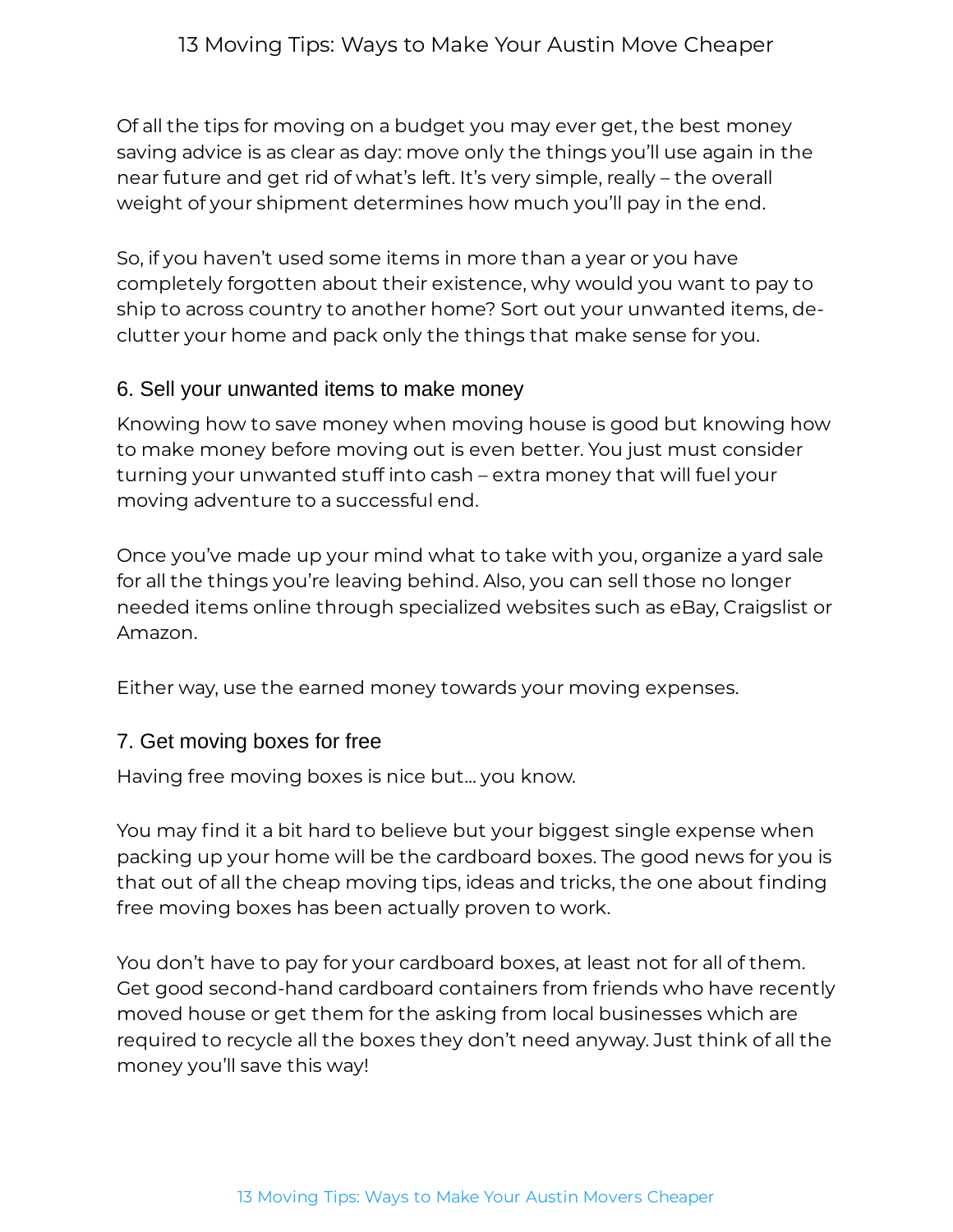## 8. Don't pay for most packing materials

Speaking of money saving tips, did you know that your home is probably full of packing supplies which you can effectively use as an alternative to the ones your movers will bring? They won't have the same high quality as professional packing supplies, but at least they will be 100% free of charge.

Baskets, buckets, trash cans, suitcases, drawers, and bags as moving containers, and blankets, bed sheets, towels, socks and other pieces of clothing as wrapping and cushioning materials. Also, you are free to use newspapers as a padding material as long as you don't use the newsprint directly over delicate items with even more delicate surface.

# 9. Pack all you can by yourself

Regardless of whether you're still looking for the cheapest way to move short distance or you've already found the cheapest way to move long distance, it's the arduous process of packing that will make the most difference price-wise.

If don't own any special and valuable items that require individual packing services by professional packers (a piano, for example), then you may as well attempt to pack up your home by yourself (and a few loyal friends, of course). If you can somehow manage to not pay for professional packers, then you're sure to save tons of money on your local or cross country move.

## 10. Organize a self-move

When moving on a tight budget, the important thing is to weigh your cheap moving options and pick up the one that will let you save the most money. Considering the fact that the average interstate move costs around \$4,300 and the average cost for in-state moving is \$2,300, then it's pretty safe to conclude that the process of moving house to house is a rather expensive affair.

If you can rely on family and friends as helpers, guarantee a moving vehicle of the right size, and decide to take only a reasonable amount of household items with you, then, in most cases, the cheapest way to move locally is to organize and execute a DIY move for the ages.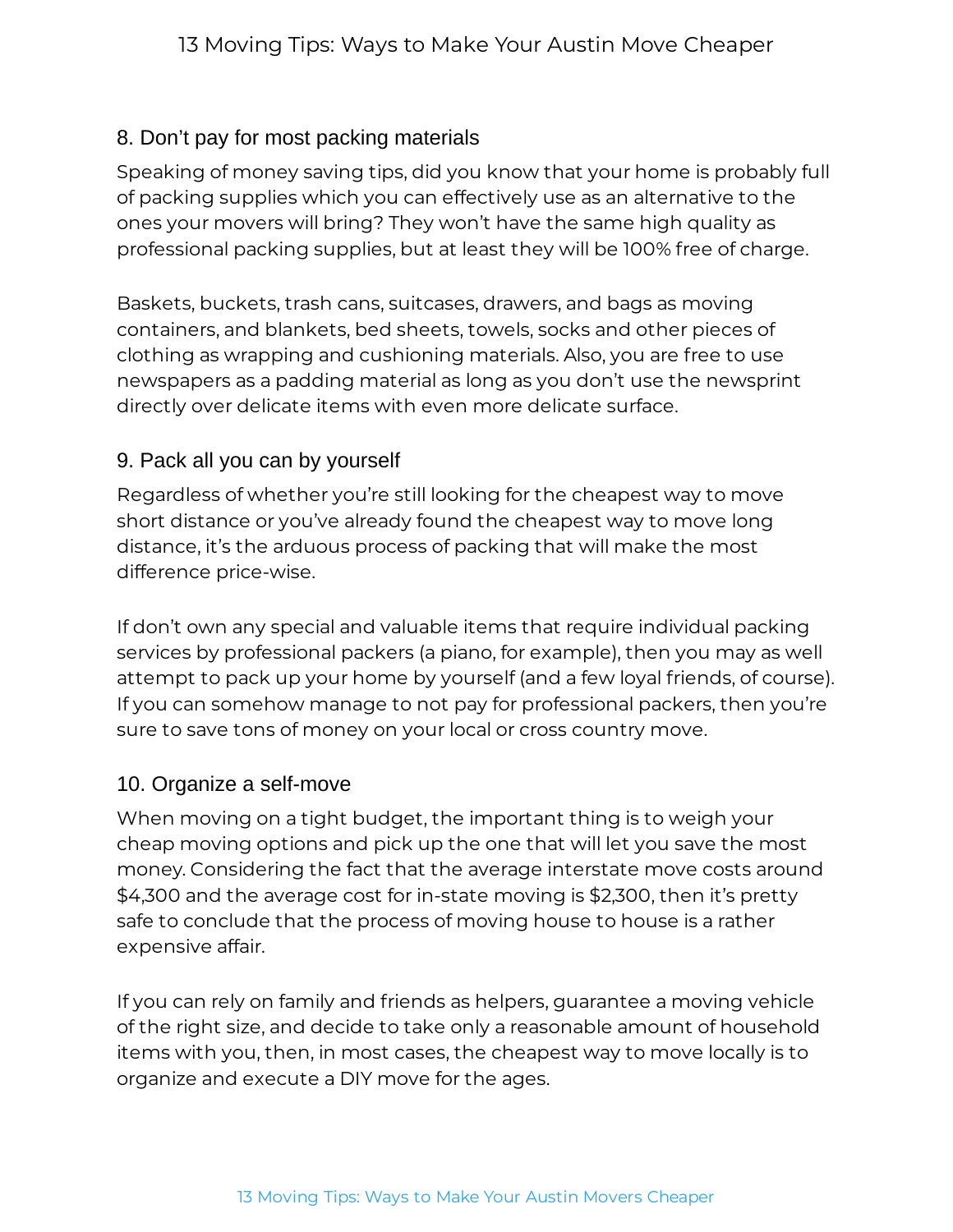## 11. Explore your job relocation options

Do your best to remain thrifty throughout your move.

If you're moving across country for work, then the company you work for may be willing to pay a certain amount towards your moving expenses. Sometimes, your company may choose to cover all of your relocation costs, which is the ideal job relocation scenario.

Either way, if you're moving soon, don't forget to at least bring up the issue and try to negotiate your full or partial moving cost compensation. It never hurts to ask, right?

# 12. See if you're eligible for tax deduction

If you happen to be moving across country for a full-time job and your new work place will be located less than 50 miles from your new home, then it's possible that you be eligible for certain tax deduction related to your packing, transportation and storage expenses. That's a monetary bonus you should not refuse, especially when you're desperately looking for the cheapest way to move out of state.

Keep all of your receipts and documents relative to the cross country move and, upon your arrival, get in touch with a qualified tax consultant to check your tax deduction eligibility.

## 13. Be thrifty right after the move

Needless to say, your top priority when moving to another house in another part of the country is to use proven cheap moving tips and money saving tricks to keep as many dollar bills as possible, both in your wallet and bank account. However, your efforts to make your move cheaper should continue during the immediate post-move period as well. If not, then your genuine attempts to find the cheapest ways to move across the country could have been wasted.